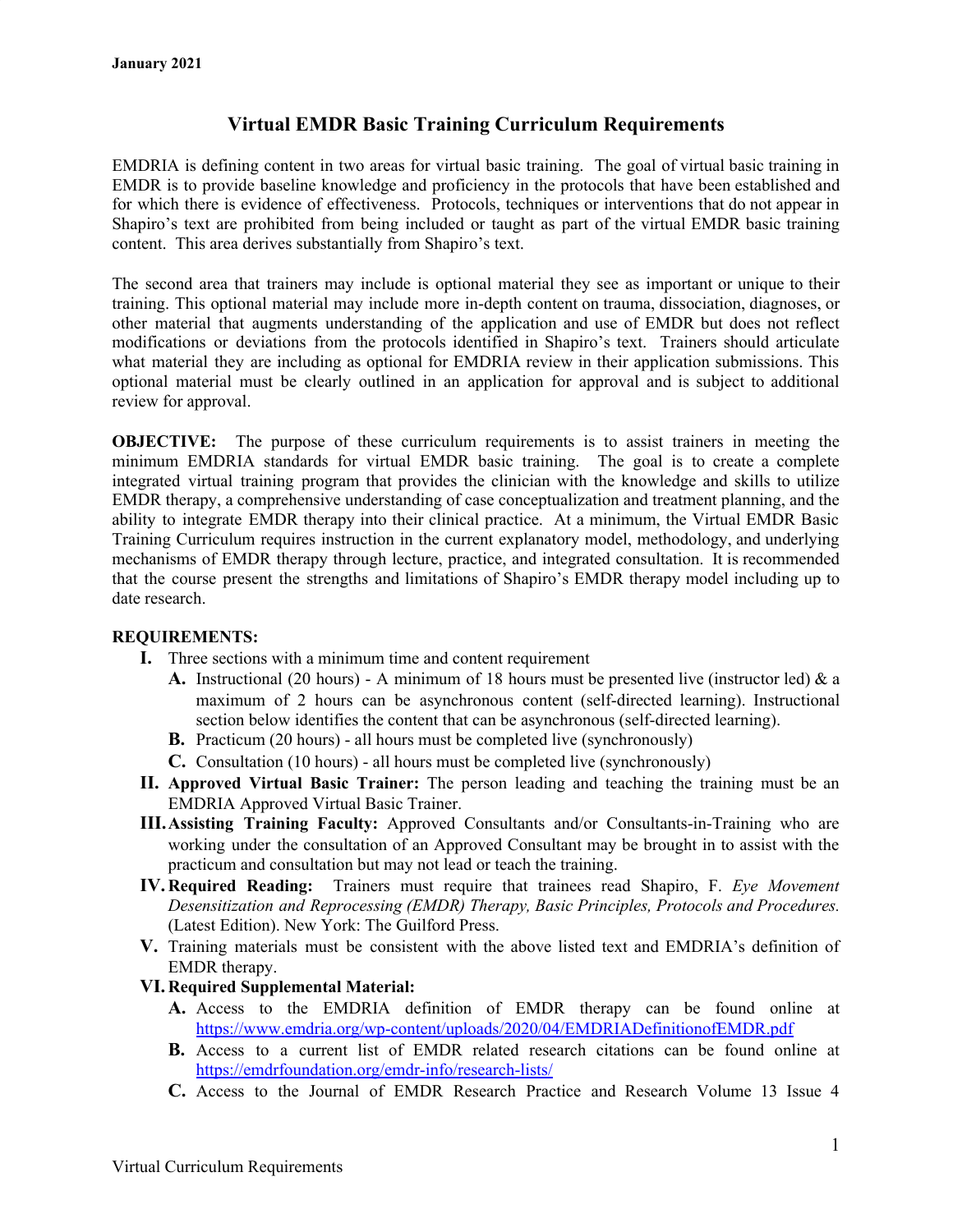#### <https://connect.springerpub.com/content/sgremdr/13/4>

- **D.** Information regarding membership and programming of EMDRIA (coming soon)
- **VI.**Trainees must complete all instructional, practicum and consultation hours within 12 months of starting the training in order to receive a certificate of completion.

### **SECTION ONE: INSTRUCTIONAL**

The goal of the Instructional Section of the training is to provide information and understanding in each of the following areas. Although EMDRIA is not regulating the amount of time spent on any one portion, it is expected that the majority of time will be spent teaching the Method section as well as case conceptualization and treatment planning. The curriculum developer may determine the order in which the material is presented.

### **Minimum Required Time:** 20 hours

**Faculty Requirement:** Approved Virtual Basic Trainer

### **I. History and Overview**

The goal of this section is to review the historical evolution of EMDR therapy from its inception through validation by randomized controlled studies. This includes, but is not limited to:

### **A. Traumatology overview:**

**1.** Overview of traumatology and neurobiology of trauma

### **B. Origin:**

- **1.** Shapiro's chance observations which led to empirical observations and the development of EMDR therapy methodology.
- **2.** The publication of Shapiro (1989) pilot study through the validation of EMDR therapy's effectiveness through controlled studies.
- **3.** Current inclusion in Treatment Guidelines
- **C. Switch from EMD to EMDR therapy:** Understanding the significance of the shift in name and model from EMD to EMDR therapy, both in terms of revised theoretical model and procedure.
	- **1.** Switch from Desensitization model to Adaptive Information Processing (AIP) model
	- **2.** The effect of EMDR therapy is not desensitization in and of itself, but includes the multifaceted impact of reprocessing all aspects of negative, maladaptive information to adaptive, healthy, useful resolution (e.g., change of belief, elicitation of insight, increase in positive affects, change in physical sensation, and behavior).
- **C. Current EMDR therapy-related Research:** The Provider must include information about the representative studies to give the trainees a general grasp of the EMDR therapy literature.
	- **1.** A current annotated bibliography of EMDR therapy-related theory and research supporting your program's content that you deem foundational to your students' understanding of EMDR therapy's efficacy, model, mechanism, and method should be included in the handouts. This list need not be exhaustive. It should be reviewed no less than yearly, and updated when needed.
	- **2.** Resource sites where this material can be located and updated on the internet should be provided – with website addresses verified and updated no less than yearly.

#### **II. Distinguish Model, Methodology, and Mechanism**

This section of the curriculum explains these three aspects of EMDR therapy and distinguishes among them. The Adaptive Information Processing model (AIP) is the underlying explanatory **model** of EMDR therapy. It is important that trainers have a full understanding of this model as outlined in Shapiro (2001). The AIP model provides the theoretical foundation of EMDR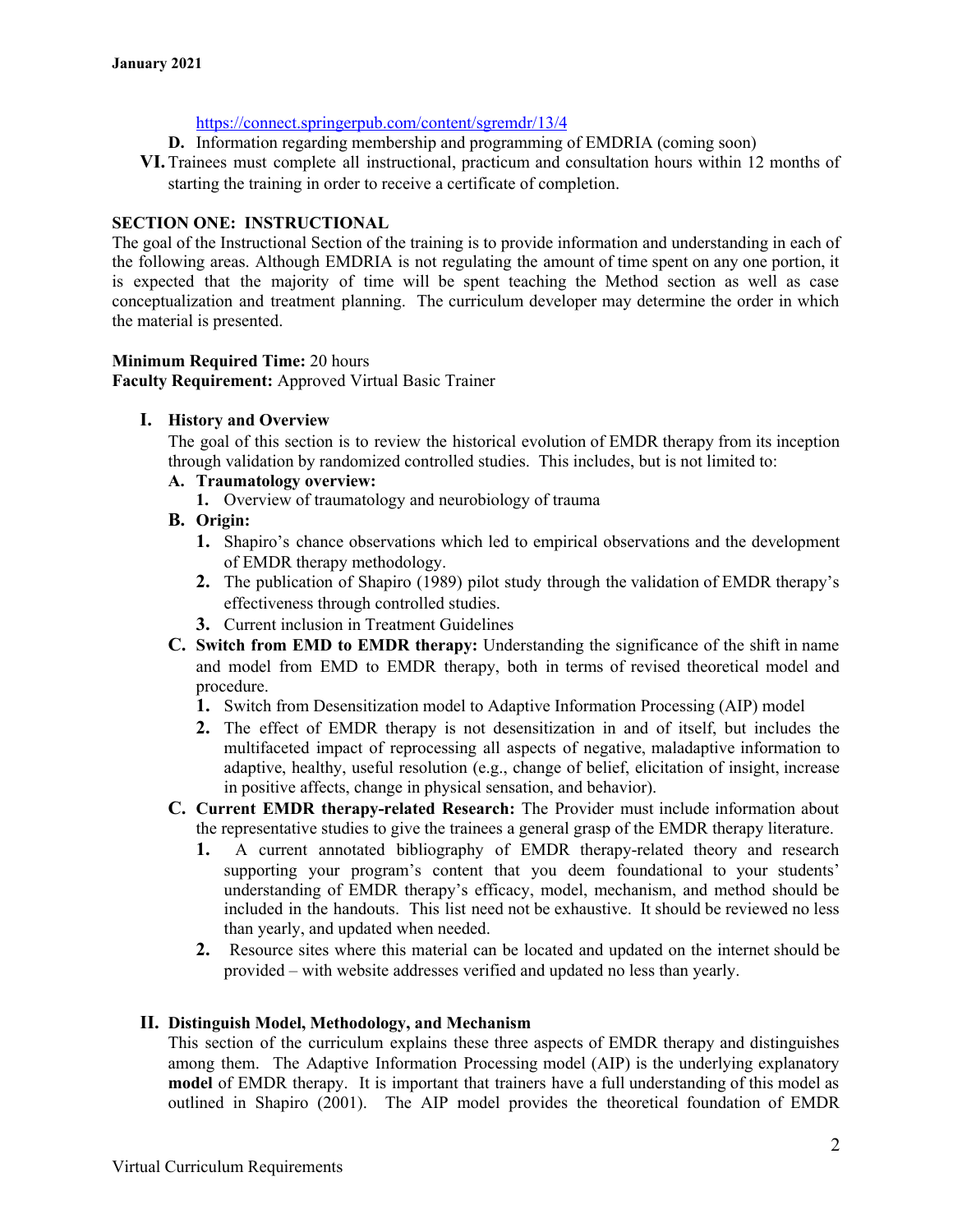therapy. The **methodology** section includes the eight-phase treatment procedures of the basic EMDR therapy protocol, plus safeguards, ethics, and validated modifications for specific clinical situations. The **mechanism** section includes current hypotheses regarding how or why EMDR therapy works on the neurobiological level, plus current research exploring mechanisms of action. Although hypotheses regarding the mechanism of action are speculative at present, an introduction of these hypotheses is important. With a clear understanding of the AIP model, the specific aspects of the method, and current thinking regarding mechanism, the participants should be well informed regarding the study and practice of EMDR therapy.

#### **A. Model – Adaptive Information Processing (AIP):**

Shapiro adapted and applied the Adaptive Information Processing (AIP) model as the underlying explanatory model of EMDR therapy. EMDR therapy is based, therefore, on a distinct information processing model which incorporates specific principles and treatment procedures. The AIP model guides history taking, case conceptualization, treatment planning, intervention, and predicts treatment outcome. (See Appendix A for information about antecedent information processing models.)

### **1. Basic hypotheses concepts of AIP:**

- **a.** The neurobiological information processing system is intrinsic, physical, and adaptive
- **b.** This system is geared to integrate internal and external experiences
- **c.** Memories are stored in associative memory networks and are the basis of perception, attitude and behavior.
- **d.** Experiences are translated into physically stored memories
- **e.** Stored memory experiences are contributors to pathology and to health
- **f.** Trauma causes a disruption of normal adaptive information processing which results in unprocessed information being dysfunctionally held in memory networks.
- **g.** Trauma can include DSM 5 Criterion A events and/or the experience of neglect or abuse that undermines an individual's sense of self worth, safety, ability to assume appropriate responsibility for self or other, or limits one's sense of control or choices
- **h.** New experiences link into previously stored memories which are the basis of interpretations, feelings, and behaviors
- **i.** If experiences are accompanied by high levels of disturbance, they may be stored in the implicit/nondeclarative memory system. These memory networks contain the perspectives, affects, and sensations of the disturbing event and are stored in a way that does not allow them to connect with adaptive information networks
- **j.** When similar experiences occur (internally or externally), they link into the unprocessed memory networks and the negative perspective, affect, and/or sensations arise
- **k.** This expanding network reinforces the previous experiences
- **l.** Adaptive (positive) information, resources, and memories are also stored in memory networks
- **m.** Direct processing of the unprocessed information facilitates linkage to the adaptive memory networks and a transformation of all aspects of the memory.
- **n.** Nonadaptive perceptions, affects, and sensations are discarded
- **o.** As processing occurs, there is a posited shift from implicit/nondeclarative memory to explicit/declarative memory and from episodic to semantic memory systems (Stickgold, 2002)
- **p.** Processing of the memory causes an adaptive shift in all components of the memory, including sense of time and age, symptoms, reactive behaviors, and sense of self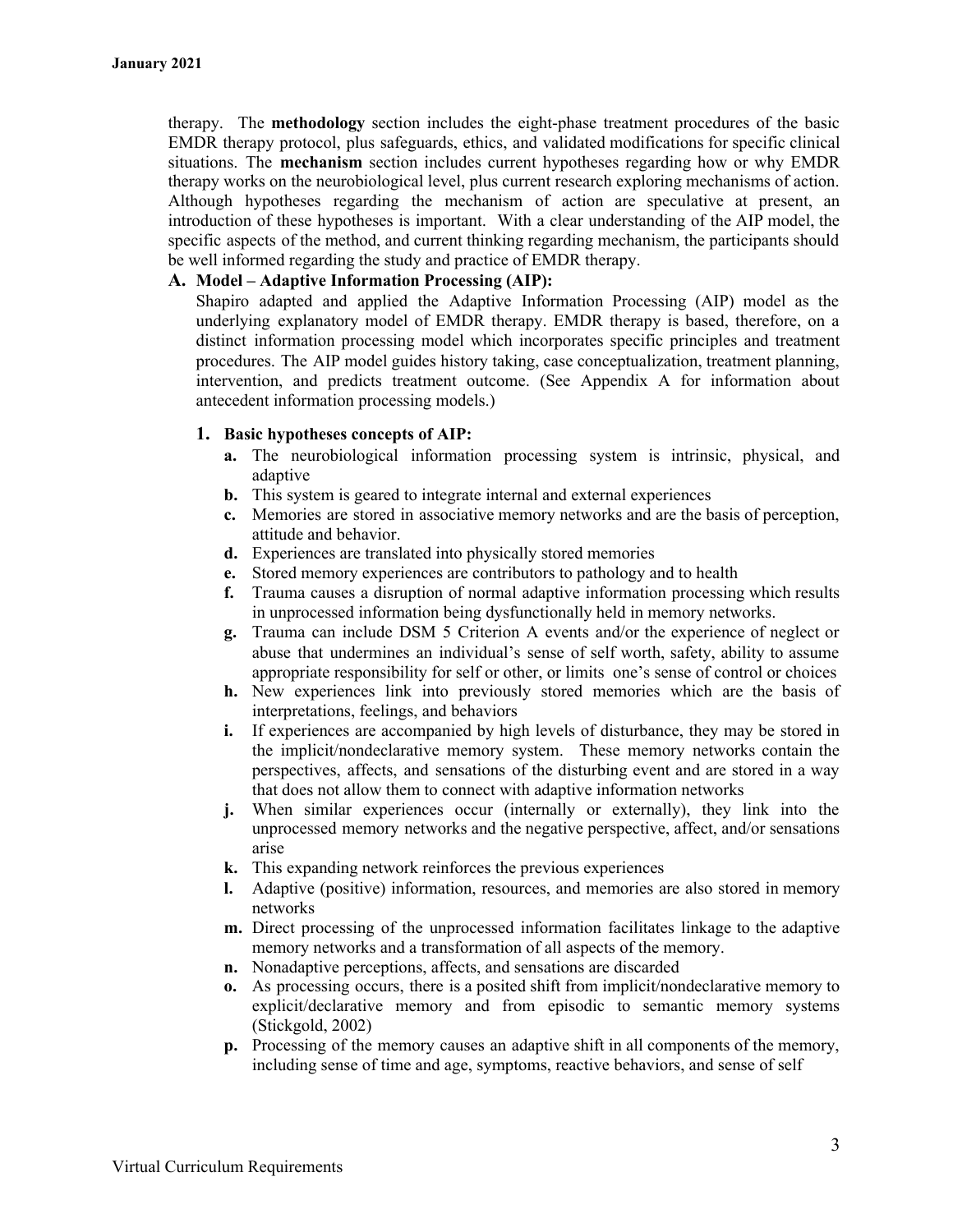- **2. Clinical Implications: The AIP guides case conceptualization, treatment planning, intervention, and predicts treatment outcome**
	- **a.** Clinical complaints that are not organically based or are caused by insufficient information are viewed as stemming from maladaptively stored and unprocessed information which has been unable to link with more adaptive information.
	- **b.** Earlier memories which are maladaptively stored increase vulnerability to pathology including anxiety, depression, PTSD, and physical symptoms of stress and may interfere with healthy development of an individual's sense of self worth, safety, ability to assume appropriate responsibility for self or other, or limits one's sense of control or choices
	- **c.** The information processing system and stored associative memories are a primary focus of treatment
	- **d.** Procedures are geared to access and process dysfunctional memories and incorporate adaptive information
	- **e.** The intrinsic information processing system and the client's own associative memory networks are the most effective and efficient means to achieve optimal clinical effects
	- **f.** Targeted memories must be accessed as currently stored so the appropriate associative connections are made throughout the relevant networks
	- **g.** Unimpeded processing allows the full range of associations to be made throughout the targeted memory and the larger integrated networks
		- **i.** Interventions to assist blocked processing should mimic spontaneous processing
		- **ii.** All interventions change the natural course of processing and potentially close some associated pathways
		- **iii.** Following any intervention, the target needs to be reaccessed and fully processed in the original form
	- **h.** Processing shifts all elements of a memory to shift to adaptive resolution
- **3. Differentiate from other models:** Highlight how pathology and treatment are viewed differently from other orientations (see Appendix B).
- **4. Applications:** It is well documented that trauma can contribute to a wide range of presenting problems, not just PTSD. The curriculum provides an understanding of the wide range of applications for EMDR therapy, when the overall clinical picture (i.e., presenting problems, symptoms, and character structure and life stressors) is framed within the AIP model. This section also provides another opportunity for teaching how the AIP model guides case conceptualization, treatment planning and overall clinical practice.
	- **a.** Scientifically-validated applications
	- **b.** Non-validated applications still needing research
- **B. Methodology** The curriculum explains and teaches the method of EMDR therapy. Although the Basic EMDR therapy protocol is taught, other such issues surrounding the practice and professionalism of EMDR therapy are to be included in the curriculum.
	- **1. 8-Phases:** EMDRIA requires that the latest edition of the Shapiro text and the EMDRIA Definition of EMDR therapy guide the teaching for all 8 Phases of EMDR therapy. EMDRIA also requires that participants must have exposure to all 8 phases through lecture, demonstration, and practice. It is imperative that trainees understand how case formulation and treatment planning are incorporated into each of the 8 phases.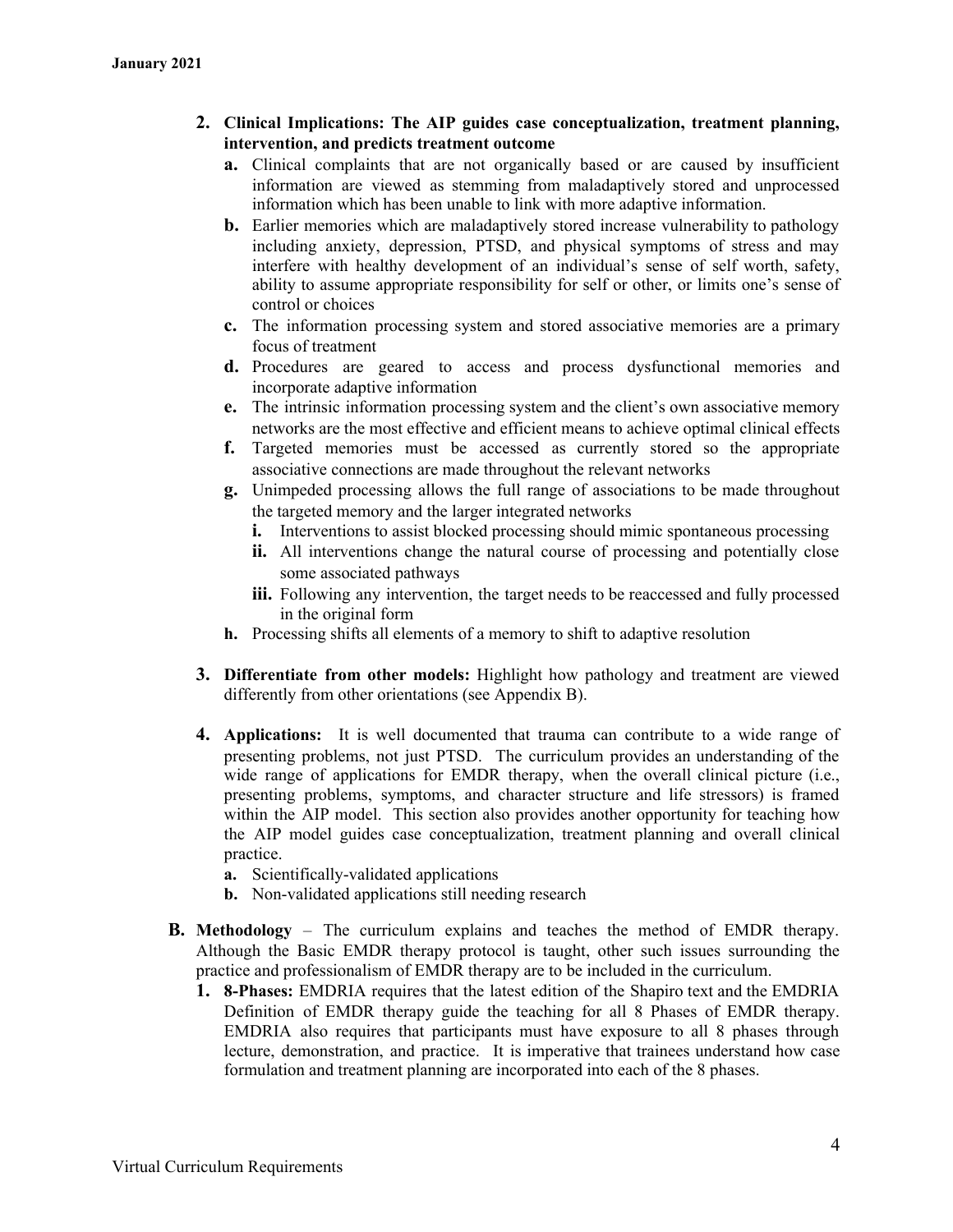- **a. History Taking, Case Conceptualization & Treatment Planning (Phase 1):** The curriculum provides instruction on what information is gathered from the client and how this information is used. That information with the evaluation of current level of functioning, character structure, and treatment goals are used to assess appropriate client selection, client readiness, target selection based on the three-pronged protocol and treatment planning.
	- **i.** Focus on areas of history taking unique to EMDR therapy practice/processing
	- **ii.** Offer variety of ways to take a history of traumatic events, abuse, neglect, or thematic negative cognitions
	- iii. Offer an understanding of the impact of trauma and neglect on healthy development and assessment of potential developmental holes or maladaptively stored information that underlies current problems or symptoms
	- **iv.** Introduce three-pronged approach and methods to identify appropriate targets as treatment planning methodology
	- **v.** Explain the treatment planning aspect of the selection and ordering of memories to be processed
	- **vi.** Introduce appropriate techniques used to identify earliest associated memories
	- **vii.** Introduce case conceptualization issues, such as degree of stabilization, affect intolerance, assessment of adequacy of skills and resources, duration of issues/dysfunction
	- **viii.** Client selection criteria and indications of client readiness.
	- **ix.** Client's ability to sustain Dual Attention
	- **x.** Assessment tools and procedures for screening for dissociation.
	- **xi.** Explore issues that might impede or interfere with processing and readiness, such as:
		- a) Secondary gain issues
		- b) Present-day stressors (personal, work-related, medical)
		- c) Timing issues (e.g.,. unavailability of clinician)
		- d) Medical concerns
		- e) Legal issues, (e.g. impending testimony)
- **b. Client Preparation (Phase 2):** The goal of this section of the curriculum is to assure that the client is informed about EMDR therapy, prepared for EMDR therapy, and to help the client establish the necessary ability to maintain a Dual Awareness during processing and the ability to manage affective reactions between sessions. These activities include but are not limited to:
	- **i.** Education about EMDR and its effects
	- **ii.** Assess/develop therapeutic rapport
	- **iii.** Address client's concerns
	- **iv.** Explain the details of the EMDR therapy procedure for both in-person and virtual delivery of EMDR therapy.
		- **a)** Seating arrangement
		- **b)** Dual Attention Stimulus in the form of bilateral eye movements, taps, or tones (e.g., different types, testing speed & distance)
		- **c)** Accurate observation and reporting
		- **d)** Setting expectations and utilization of the "Stop" signal
	- **v.** Client Safety and Stability:
		- **a)** How to assess and develop client's stabilization skills both with in person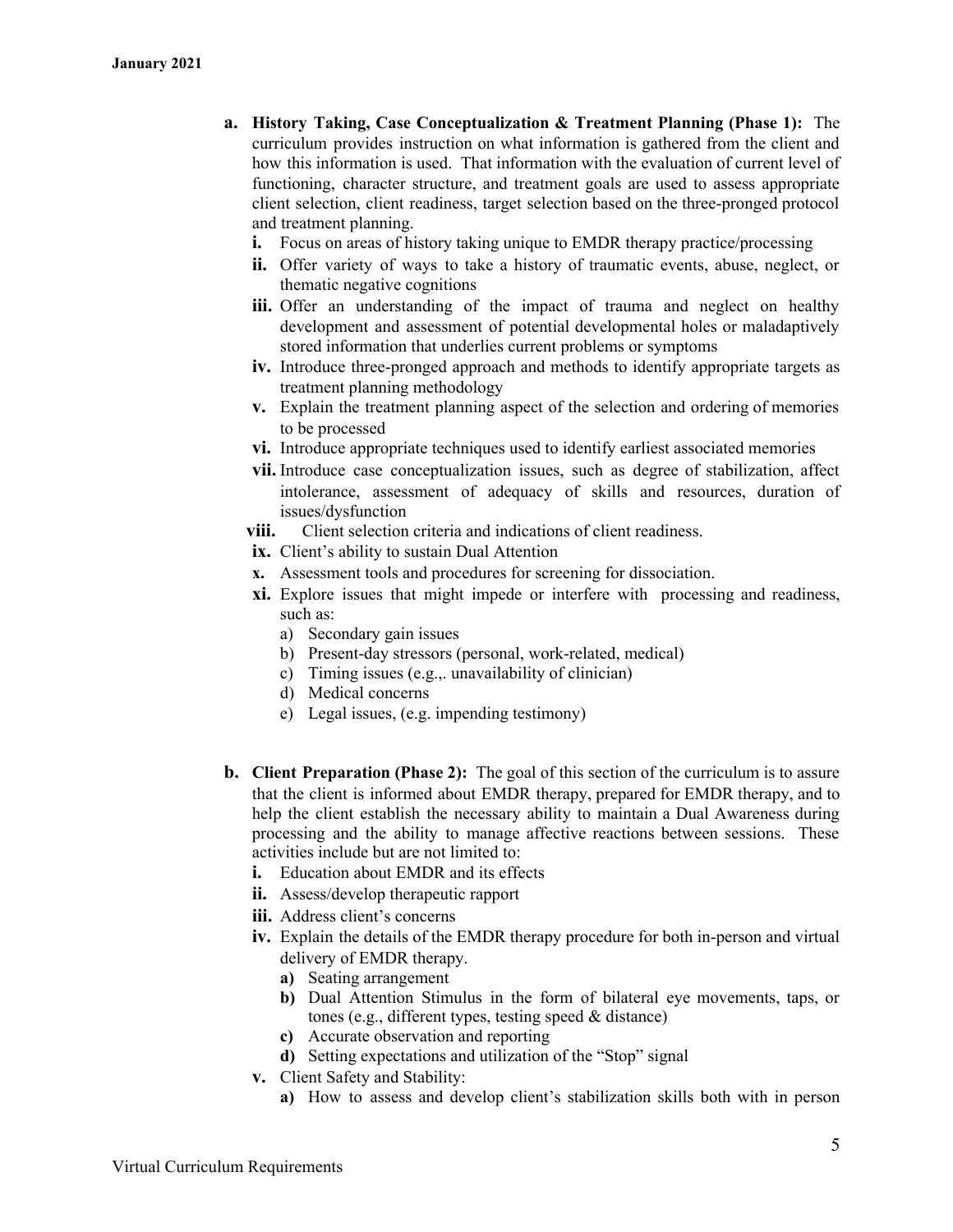treatment and through telehealth platforms. /develop client's stabilization skills

- **b)** Knowledge of commonly used procedures to enhance safety and self-control for issues related to safety and stability.
- **c)** Appropriate use of Safe Place, containment skills and Resource Development **vi.** Review client selection criteria and precautions
- **c. Assessment (Phase 3):** All aspects of the assessment of targets are taught. The curriculum explains and teaches the function and importance of each component of the assessment, and how to obtain them, (e.g., distinguish between appropriate and inappropriate cognitions), and the rationale for the order of the assessment.
	- **i.** Image
	- **ii.** Negative Cognition (NC)
	- **iii.** Positive Cognition (PC)
	- **iv.** Validity of Cognition (VOC)
	- **v.** Emotions
	- **vi.** Subjective Units of Disturbance Scale (SUDS)
	- **vii.** Sensations
- **d. Desensitization (Phase 4):** In this section, the curriculum provides instruction on all aspects and expectations of what and how the processing occurs and evolves.
	- **i.** Explain channels of processing
	- **ii.** Explain the application of all forms of Dual Attention Stimulus (DAS), provided in the form of bilateral eye movements, taps, or tones (offered) in discrete intervals, and circumstances when alternatives to eye movement may be necessary
	- **iii.** Note types of processing to expect (e.g., visual, emotional, sensations)
	- **iv.** Emphasize the importance of therapist maintaining empathic connectedness while allowing the client to process without unnecessary therapist intrusion
	- **v.** Emphasize the importance of following the client's processing in determining the length of DAS sets.
	- **vi.** Reinforce the three-pronged approach
	- **vii.** Note themes and plateaus or difficulties in processing such as self worth, appropriate responsibility for self and other, safety, and choices
	- **viii.** Explain working with abreactions
	- **ix.** Note how to work with the emergence of new memories that spontaneously occur during processing which may need additional targeting
	- **x.** Identify the selection of appropriate clinical interventions for ineffective or blocked processing which include but are not limited to: change of DAS, return to target, maximize or minimize assessment components
	- **xi.** Define and provide examples of Cognitive Interweave to maintain effective processing
	- **xii.** Identify methods to link to early events that are blocked or not conscious, such as the use of the Affect Bridge, Float Back or Touchstone events
	- **xiii.** Explain timing of re-accessing and reassessing the target
	- **xiv.** Explain therapist characteristics or responses that may interfere with adequate processing
	- **xv.** Explain client perceptions of therapist characteristics or responses that may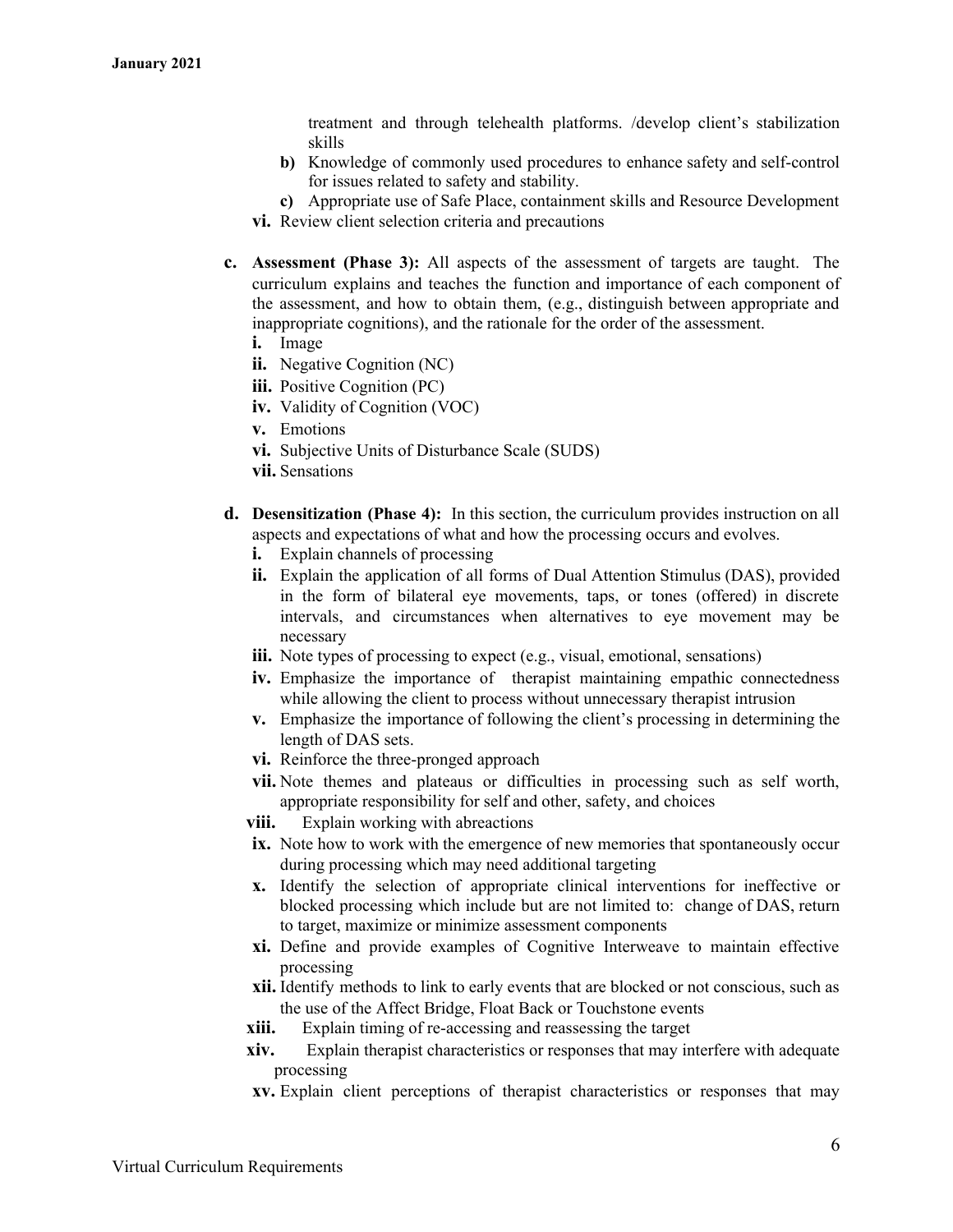interfere with adequate processing

- **e. Installation (Phase 5):** The curriculum instructs when, how and why the Installation phase is completed.
- **f. Body Scan (Phase 6):** The curriculum instructs when and how to conduct the Body Scan, as well as the importance of the information gained during the Body Scan.
- **g. Closure (Phase 7):** The curriculum instructs the purpose of closure for both a single therapy session as well as closure to the processing of a given EMDR therapy target. Rationale and methods to ensure client stability in the event of incomplete processing of a specific target must be emphasized.
- **h. Reevaluation (Phase 8):** The curriculum instructs on the rationale of "checking your work" of the previous session. It provides information on the status of a fully processed memory. A fully processed memory needs to have processed the past memory, present triggers, and future template. If the memory is not fully processed phase 8 instructs on how to re engage the target for continuing processing. A re-evaluation of all targets occurs at the conclusion of therapy.

#### **2. Three Pronged Model – Future Template**

The curriculum includes instruction on the Three Pronged Model. To achieve comprehensive treatment effects a three-pronged basic treatment protocol is generally used so that past events are reprocessed, present triggers desensitized, and future adaptive outcomes explored for related challenges. The timing of addressing all three prongs is determined by client stability, readiness and situation. There may be situations where the order may be altered or prongs may be omitted, based on the clinical picture and the clinician's judgment.

**3. Advanced Methodology:** Procedural modifications are shown to produce better outcomes in specific situations. The curriculum must include the rationale for any modifications of the EMDR therapy basic protocol. This also provides another opportunity to discuss case conceptualization and treatment planning from the framework of the AIP.

#### **a. Protocols and Procedures for Special Situations**

- **i.** Recent events
- **ii.** Anxiety and Phobia
- **iii.** Illness and somatic disorders
- **iv.** Grief
- **v.** Self-use for Affect Regulation
- **b.** The curriculum introduces working with specific populations and encourages additional training for those who work in these areas
	- **i.** Children
	- **ii.** Couples
	- **iii.** Addictions
	- **iv.** Sexual Abuse Victims
	- **v.** Complex PTSD or DESNOS
	- **vi.** Dissociative clients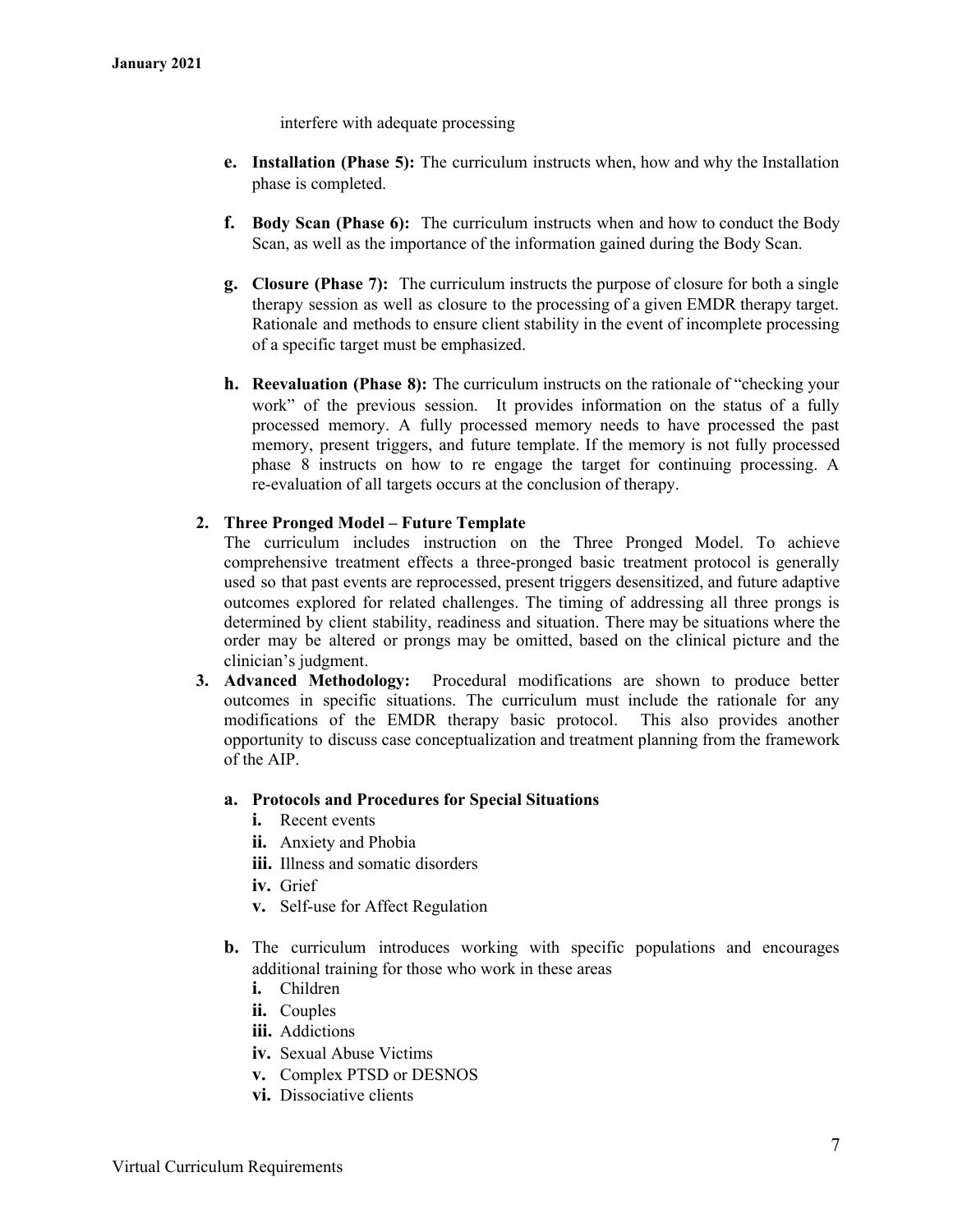**vii.** Collective Trauma including Racial and Cultural Marginalization **viii.** Military

- **4. Professional, legal, ethical issues**: This curriculum provides an opportunity to remind trainees of the general principles and issues necessary for excellence in practice. It can also provide information about EMDRIA, the need for ongoing continuing education and other professional or practical issues (e.g., insurance reimbursement).
	- **a.** Scope of practice: Within their competency level (i.e., education, training, and professional experience) and licensure status.
	- **b.** Standards of practice of your professional discipline.
	- **c.** Issues of informed consent.
- **C. Hypothesized Mechanisms of Action and Neurobiological aspects of EMDR therapy** (see Appendix C).
	- **1. The curriculum must provide the most current information in these or any emerging explanatory models.**

#### **SECTION TWO: PRACTICUM**

The goal of Practicum is to facilitate the demonstration and practice of the EMDR therapy methodology as outlined above in the Shapiro text, and the EMDRIA Definition of EMDR therapy.

#### **Minimum Required Time:** 20 Hours

The practicum should be appropriately scheduled to allow adequate teaching time for the full explanation of the component to be demonstrated and practiced.

**Assisting Training Faculty:** Approved Consultants and/or Consultants-in-Training who are working under the consultation of an Approved Consultant may be brought in to assist with the practicum but may not lead or teach the training.

**Ratio:** The ratio of practicum faculty to trainees should not exceed 1:9 to allow for direct behavioral observation of each trainee.

#### **I. Practice Exercises**

- **A.** To achieve the goals of the Practicum, practice may be done in dyads or triads.
	- **1.** The role of the clinician is required.
	- **2.** The role of clinical recipient is required.
	- **3.** The role of "observer" is preferred but not mandatory. EMDRIA recognizes that it is not always possible to fill the role of Observer during the practicum.
- **B.** It is imperative that trainees receive direct behavioral observation and feedback.
- **C.** Whenever appropriate, trainees practice with real life experiences.
- **D.** Ample practice is recommended before introducing/teaching the Cognitive Interweave.
- **E.** Practice should be included for each phase of the procedure as outlined in the Instructional Section. Special attention should be given to the following:

# **1. Phase One: History taking**

- **a.** Case conceptualization
	- **i.** Appropriate techniques are used to identify the earlier associated targets
	- **ii.** Target identification is associated with primary presenting complaints
- **b.** Treatment planning
	- **i.** Selection and ordering of targets to be processed
	- **ii.** Three pronged approach
- **4. Phase Four: Desensitization**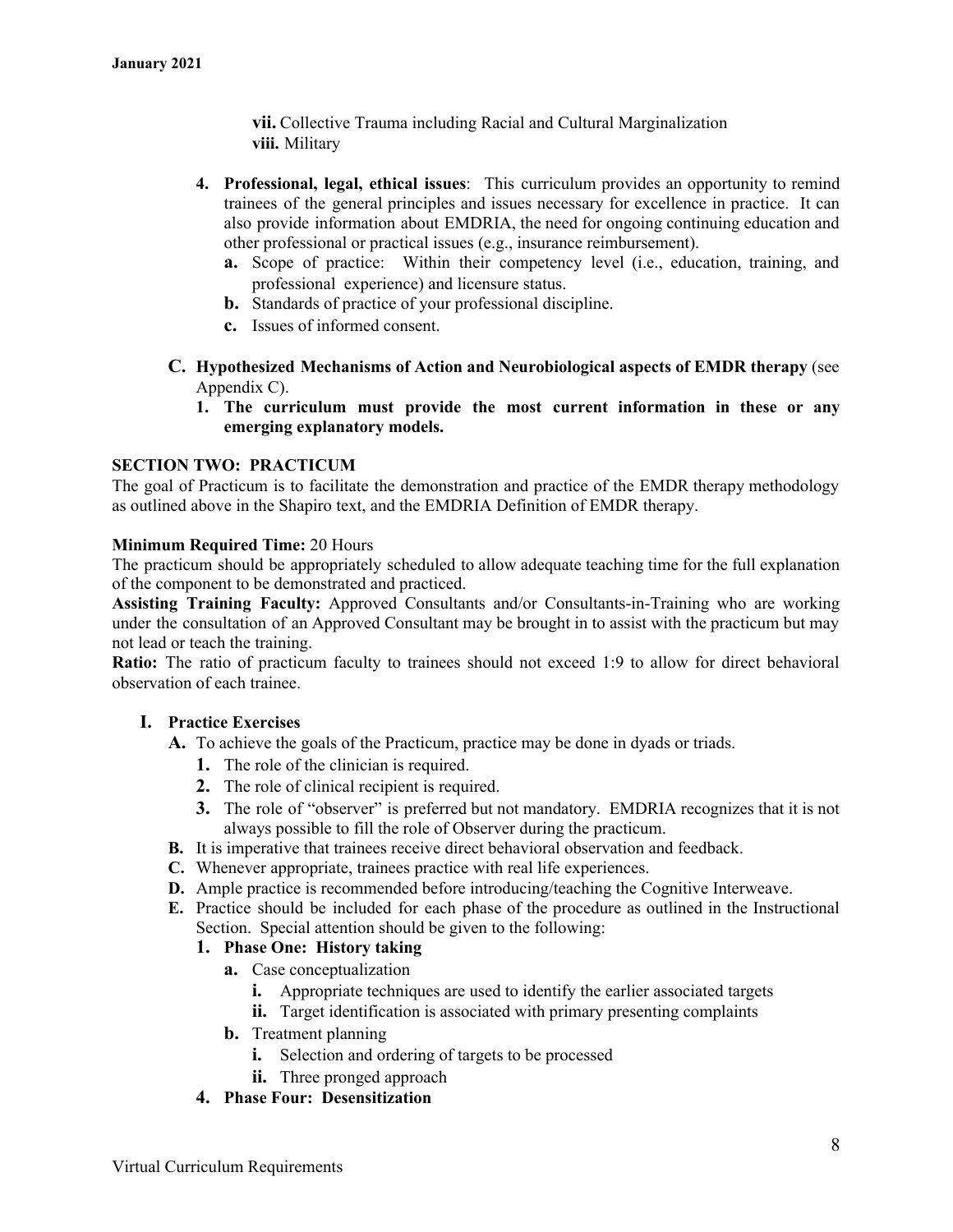- **a.** Application of all forms of DAS, provided in the form of bilateral eye movements, taps, or tones (offered) in discrete intervals, and circumstances when alternatives to eye movements may be necessary.
- **b.** Types of processing to expect (e.g., visual, emotional, sensations)
- **c.** Importance of allowing the client to process without unnecessary therapist intrusion.
- **d.** Note the emergence of new memories that spontaneously occur during processing that may need additional targeting
- **e.** Timing of re-accessing and re-assessing the target
- **f.** Working with abreactions
- **g.** Selection of appropriate clinical interventions for ineffective or blocked processing which include, but are not limited to:
	- **i.** Change of DAS, return to target, maximize or minimize assessment components
	- **ii.** Cognitive Interweave
	- **iii.** Affect Bridge or Float Back technique to identify earlier disturbing memories that need to become the focus of processing
	- **iv.** Re-accessing the target and processing in undistorted form.
- **h.** Each trainee practices the basic elements of EMDR therapy (Target Assessment, Desensitization, Installation, Body Scan and Closure) – including closing off incomplete sessions – during the practicum sessions. It is understood that trainers will have different ways of implementing this practice, but it is recommended that every effort be made to include each aspect of the three pronged protocol – Past, Present and Future. In addition, it is recommended that trainees work on their own issues to the extent consistent with participant safety.
- **k.** Additional areas that may be explored when they arise:
	- **i.** Therapist characteristics or responses that may interfere with adequate processing
	- **ii.** Client perceptions of therapist characteristics or responses that may interfere with adequate processing

# **SECTION THREE: CONSULTATION**

The goal of consultation is to begin to allow trainees to safely and effectively integrate the use of EMDR therapy into their clinical setting. Consultation provides an opportunity for the integration of the theory of EMDR therapy along with the development of EMDR therapy skills. During consultation trainees receive individualized feedback and instruction in the areas of case conceptualization, client readiness, target selection, treatment planning, specific application of skills, and the integration of EMDR therapy into clinical practice. Consultation increases the use of EMDR therapy by those who have received training, reduces the formation of bad habits and the risks of problematic use of EMDR therapy. It also allows the trainee to develop and integrate EMDR therapy skills creatively into their other skills in a way that enhances clinical efficiency and effectiveness in helping a wider range of clients meet their goals for change.

**Minimum Required Time:** 10 hours of consultation are required and should be provided in developmental increments to extend over the course of the training.

**Assisting Training Faculty:** Approved Consultants and/or Consultants-in-Training who are working under the consultation of an Approved Consultant may be brought in to assist with the consultation but may not lead or teach the training.

**Ratio:** The ratio of consultant to trainees should not exceed 1:9 (smaller consultant to trainee ratios are encouraged).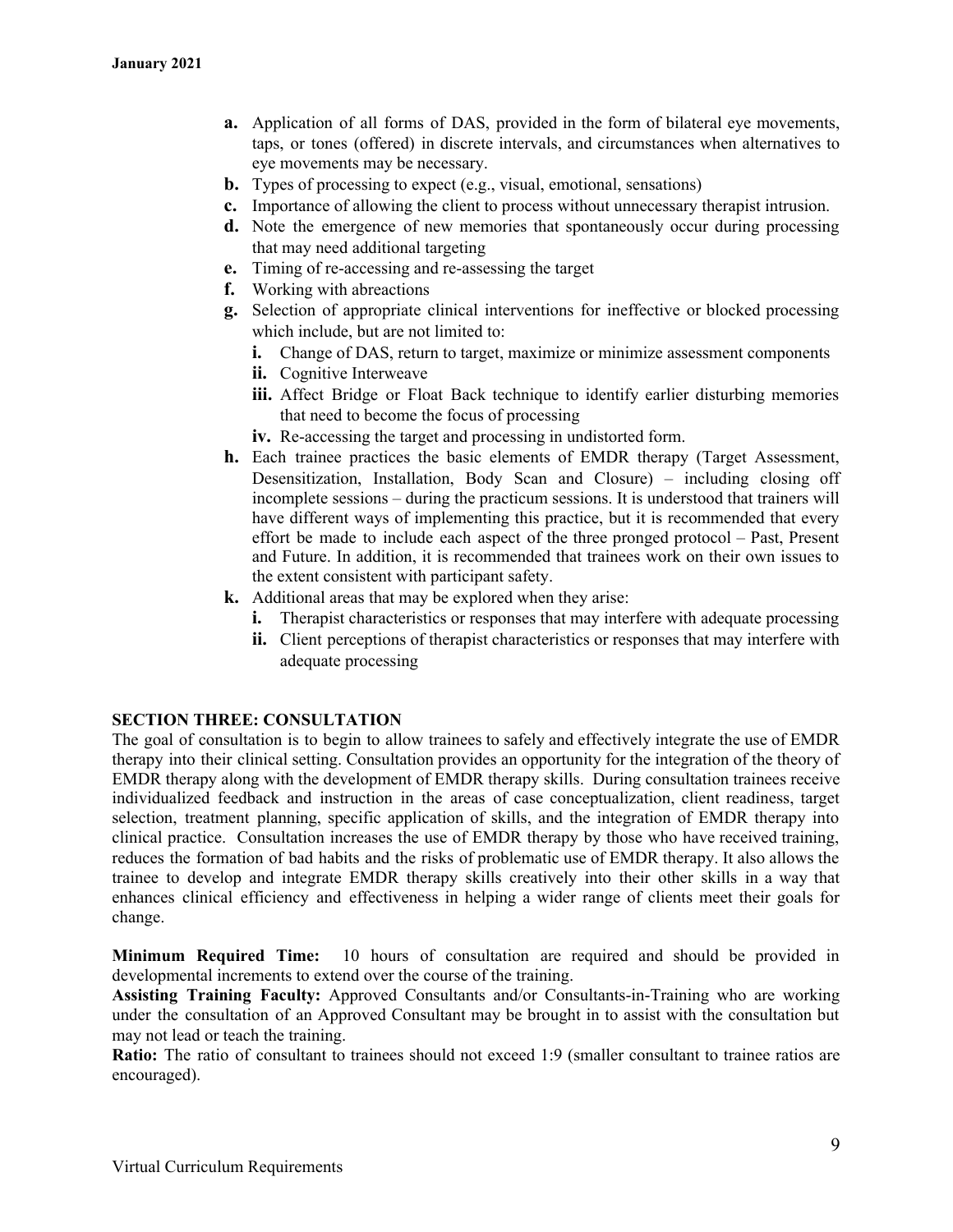- **I.** Consultation is about real client cases and not experiences that occur in practicum
	- **A.** Behavioral samples of trainees work with actual clients is required. Behavioral samples can include video, audio or verbatim summary.
- **II.** Consultation addresses, but is not limited to, the following content:
	- **A.** Use of EMDR therapy within a structured treatment plan
	- **B.** Application of the standard EMDR therapy procedural steps
	- **C.** Case conceptualization and target selection
	- **D.** Client readiness including inclusion, exclusion and cautionary criteria for EMDR therapy
	- **E.** Client safety and effective outcomes using the standard EMDR therapy procedural steps
	- **F.** Integration of EMDR therapy into their existing clinical setting or in an alternate clinical setting
	- **G.** Specific application of skills
- **III.**Consultation provides opportunity for the faculty to assess the strengths and weaknesses of each trainee's overall understanding and knowledge of EMDR therapy and the practice of EMDR therapy skills and the opportunity to tailor further learning experiences to address deficits.
- **IV.**Consultation sessions are appropriately scheduled to allow adequate time for teaching, practicum and clinical use of EMDR therapy, to maximize the discussion of case conceptualization, client readiness, target selection, treatment planning, specific application of skills, and the integration of EMDR therapy into clinical practice.
- **V.** Acceptable Consultation Formats
	- **A.** Individual: One-on-one time between trainee and consultant.
	- **B.** Group: Group consultation could involve discussions of issues that have a generic interest, but should not replace the intimate formats that allow for individualized feedback. As a general guideline, groups should allow a ratio of 15 minutes per individual trainee. A group of four would meet with at least one consultant for no less than one hour; a group of eight would meet with at least one consultant for no less than two hours. Trainees would receive credit for the total time spent in the group.
	- **C. Combinations of Individual and Group:** Any combination of Individual Consultation and Group Consultation that meets the time guideline suggested above and provides a total of ten hours of consultation time.

# **Appendix A**

# **I. Antecedent, historical models of emotional information processing:**

- **A.** Peter J. Lang (1977, 1979, 2000)
- **B.** Stanley Rachman (1980)
- **C.** Gordon Bower (1981)
- **D.** Edna Foa and Michael J. Kozak (1986)

# **Appendix B**

- **I. Differentiate from other models:** Highlight how pathology and treatment are viewed differently from other orientations. The trainer should be prepared to highlight and/or to answer questions regarding how EMDR therapy and the Adaptive Information Processing Model contrast and compare with other psychotherapeutic approaches. This might include the view of pathology and health, case conceptualization, and how change occurs. Examples would include:
	- **A.** Cognitive—
		- **1.** Irrational thoughts are the basis of pathology
		- **2.** Cognitions are changed through reframing, self-monitoring, and homework exercises
	- **B.** Behavioral—
		- **1.** Cannot see within the "black box" (the brain)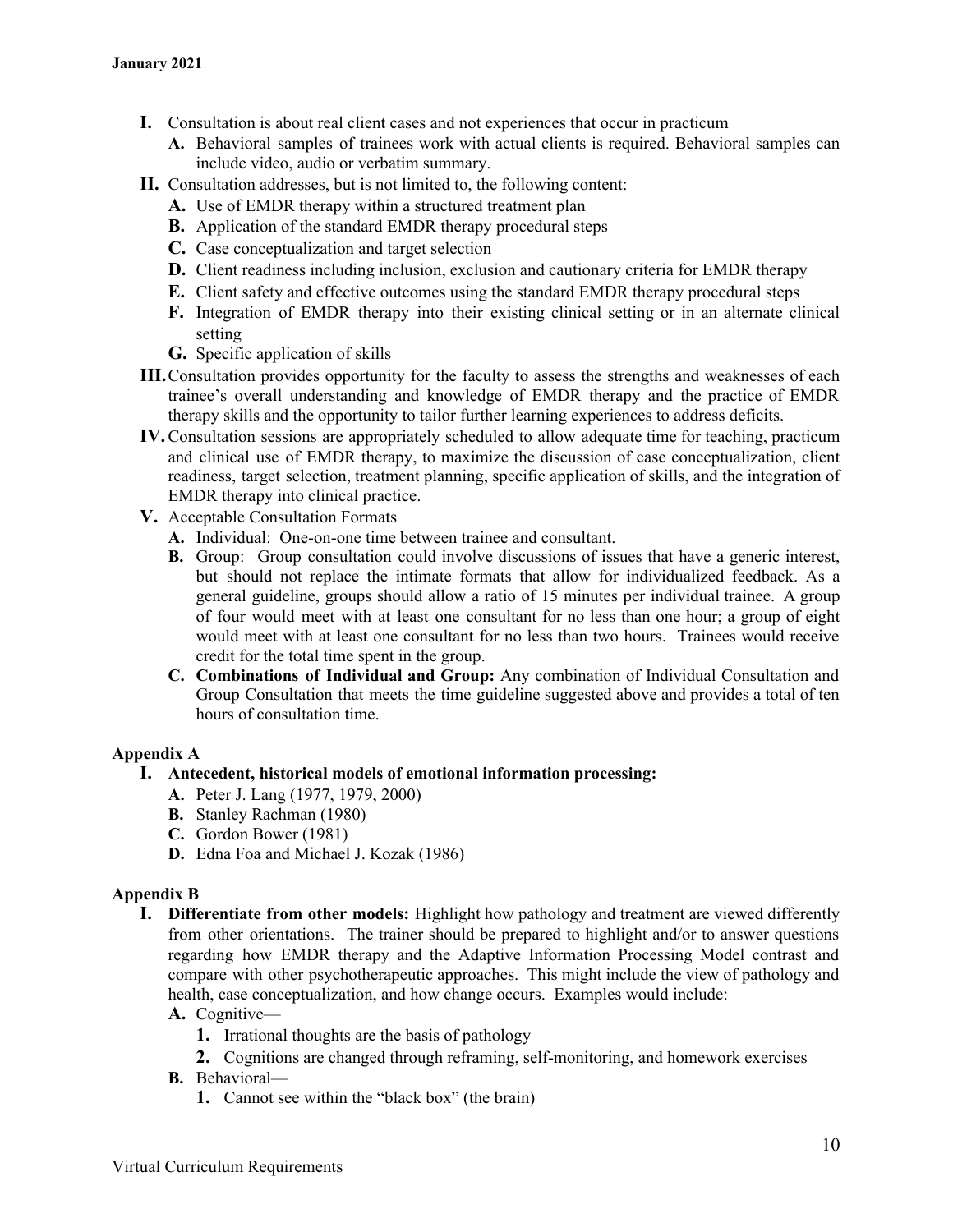- **2.** Learned behavior is changed through conditioning, exposure, modeling, etc. (learning processes)
- **C.** "Third wave" of CBT—
	- **1.** Suffering is inevitable
	- **2.** Change is through acceptance, commitment, and Mindfulness exercises
- **D.** Psychodynamic—
	- **1.** Explores the impact of Family of Origin, Object relations
	- **2.** Change is created by insight or "working through"
	- **3.** Goal is to make the subconscious conscious
- **E.** Family Therapy—
	- **1.** Problems and solutions are interactional
	- **2.** Exploration and evaluation of family dynamics
	- **3.** Change through education and role realignment
- **F.** Experiential
	- **1.** Facilitates client self-healing
	- **2.** Affect and body are central
	- **3.** Uses relationship, "two-chair," "meaning bridge"

### **Appendix C**

### **Hypothesized Mechanisms of Action and Neurobiological aspects of EMDR therapy**:

Amano, T., & Toichi, M. (2016a). Possible neural mechanisms of psychotherapy for trauma-related symptoms:Cerebral responses to the neuropsychological treatment of post-traumatic stress disorder model individuals. SciRep, 6, 34610. doi:10.1038/srep34610

Amano, T., & Toichi, M. (2016b). The role of alternating bilateral stimulation in establishing positive cognition in EMDR therapy: A multi-channel near-infrared spectroscopy study. PLoS ONE, 11(10), e0162735. doi:10.1371/journal.pone.0162735

Bossini, L., Tavanti, M., Calossi, S., Polizzotto, N. R., Vatti, G., Marino, D., & Castrogiovanni, P. (2011). EMDR treatment for posttraumatic stress disorder, with focus on hippocampal volumes: A pilot study. The Journal of Neuropsychiatry and Clinical Neurosciences, 23(2), E1-2. doi:10.1176/appi.neuropsych.23.2.E1

Boukezzi, S., El Khoury-Malhame, M., Auzias, G., Reynaud, E., Rousseau, P.-F., Richard, E. et al. (2017). Grey matter density changes of structures involved in Posttraumatic Stress Disorder (PTSD) after recovery following Eye Movement Desensitization and Reprocessing (EMDR) therapy. Psychiatry Res, 266, 146-152.

de Voogd, L. D., Kanen, J. W., Neville, D. A., Roelofs, K., Fernández, G., & Hermans, E. J. (2018). Eye movement intervention enhances extinction via amygdala deactivation. The Journal of Neuroscience, 0703-0718.

Calancie, O. G., Khalid-Khan, S., Booij, L., & Munoz, D. P. (2018). Eye movement desensitization and reprocessing as a treatment for PTSD: current neurobiological theories and a new hypothesis. Ann N Y Acad Sci.

El Khoury-Malhame, M., Reynaud, E., Beetz, E. M., & Khalfa, S. (2017). Restoration of emotional control ability in PTSD following symptom amelioration by EMDR therapy. European Journal of Trauma  $\&$ ; Dissociation, 1(1), 73-79.